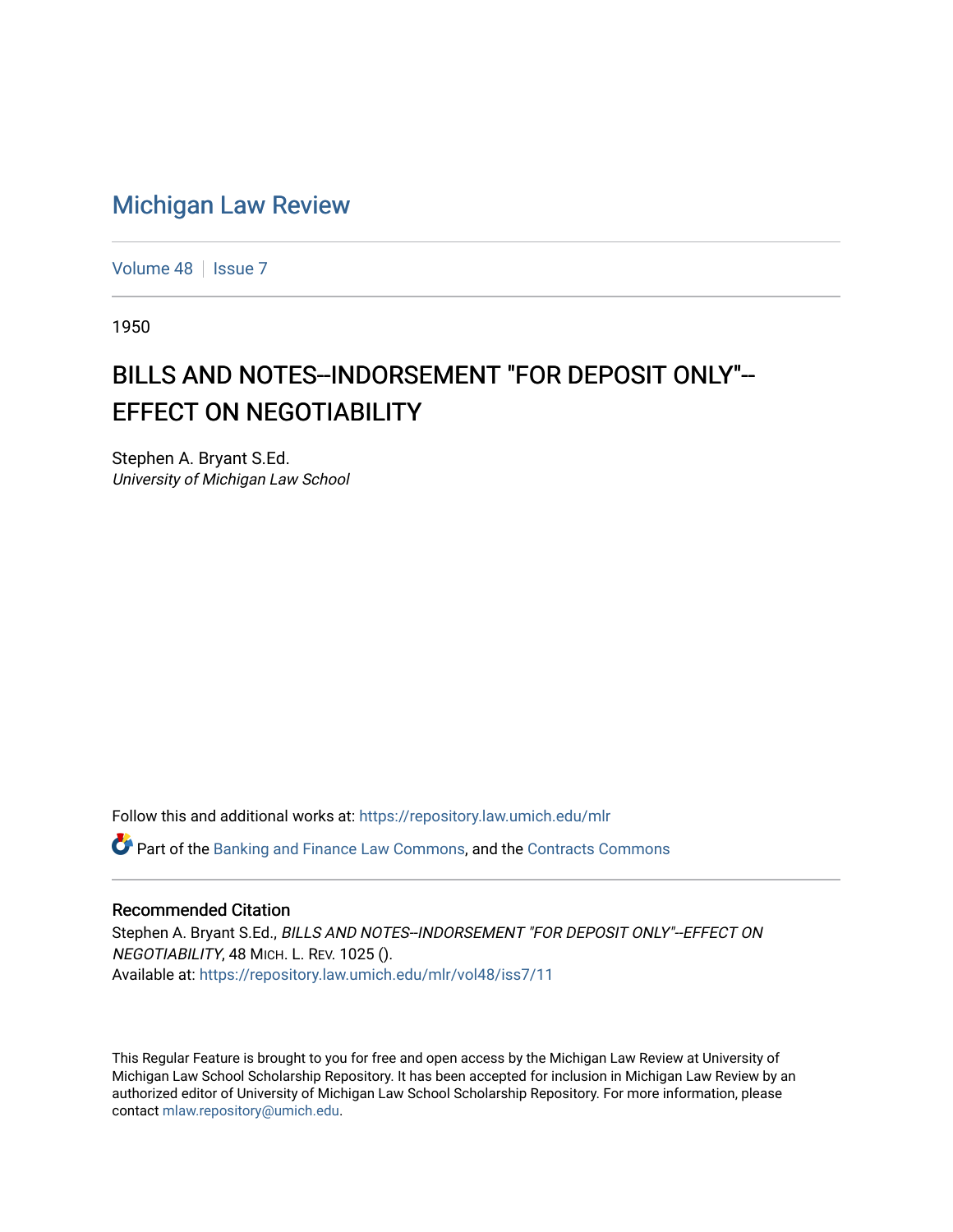BILLS AND NOTES-INDORSEMENT "FOR DEPOSIT ONLY"-EFFECT ON NEGO-TIABILITY-Defendant, in payment for goods purchased, drew two checks payable to *W* which *W* indorsed "pay to order of plaintiff bank for deposit only" and deposited with plaintiff. Plaintiff credited W's account with the amount of the checks, which sum was immediately withdrawn. Defendant then stopped payment of the checks as *W* failed to deliver the goods purchased; and, since *W* was bankrupt, plaintiff sought to recover the amount of the checks from defendant. Defendant sought to assert a defense which was good against *W,* on the theory that plaintiff, as restrictive indorsee, was merely a trustee for  $W$  and not a holder in due course. *Held*, the trial court was correct in finding that plaintiff was a holder in due course. *Rubio Sav. Bank of Brighton v. Acme Farm Products Co.*, (Iowa 1949) 37 N.W. (2d) 16.

It has been settled in those states<sup>1</sup> which have adopted the Bank Collection